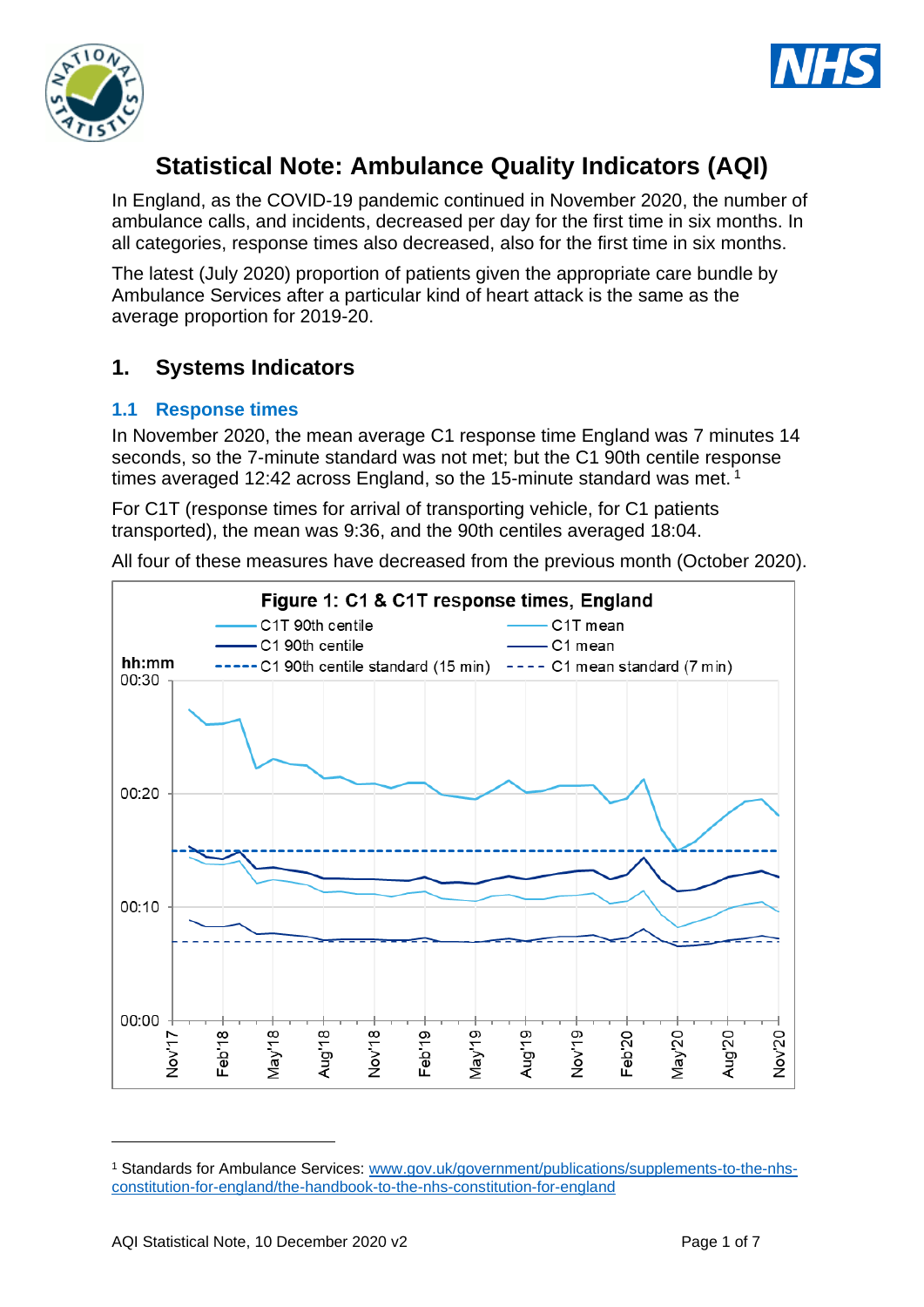



For C2 in November 2020, the mean average response time was 21:16 for England, and the 90th centiles averaged 42:50 across England (Figure 2).



For C3 in November, the mean average response time was 58:31. The C3 90th centile times averaged 2:18:33, so the two-hour standard was not met (Figure 3).

For C4 in November, the mean average response time was 1:32:40. The C4 90th centile times averaged 3:17:09, so the three-hour standard was not met (Figure 3).

In all four categories, response times in November 2020 were longer than in April-August 2020, but shorter than in September and October 2020.

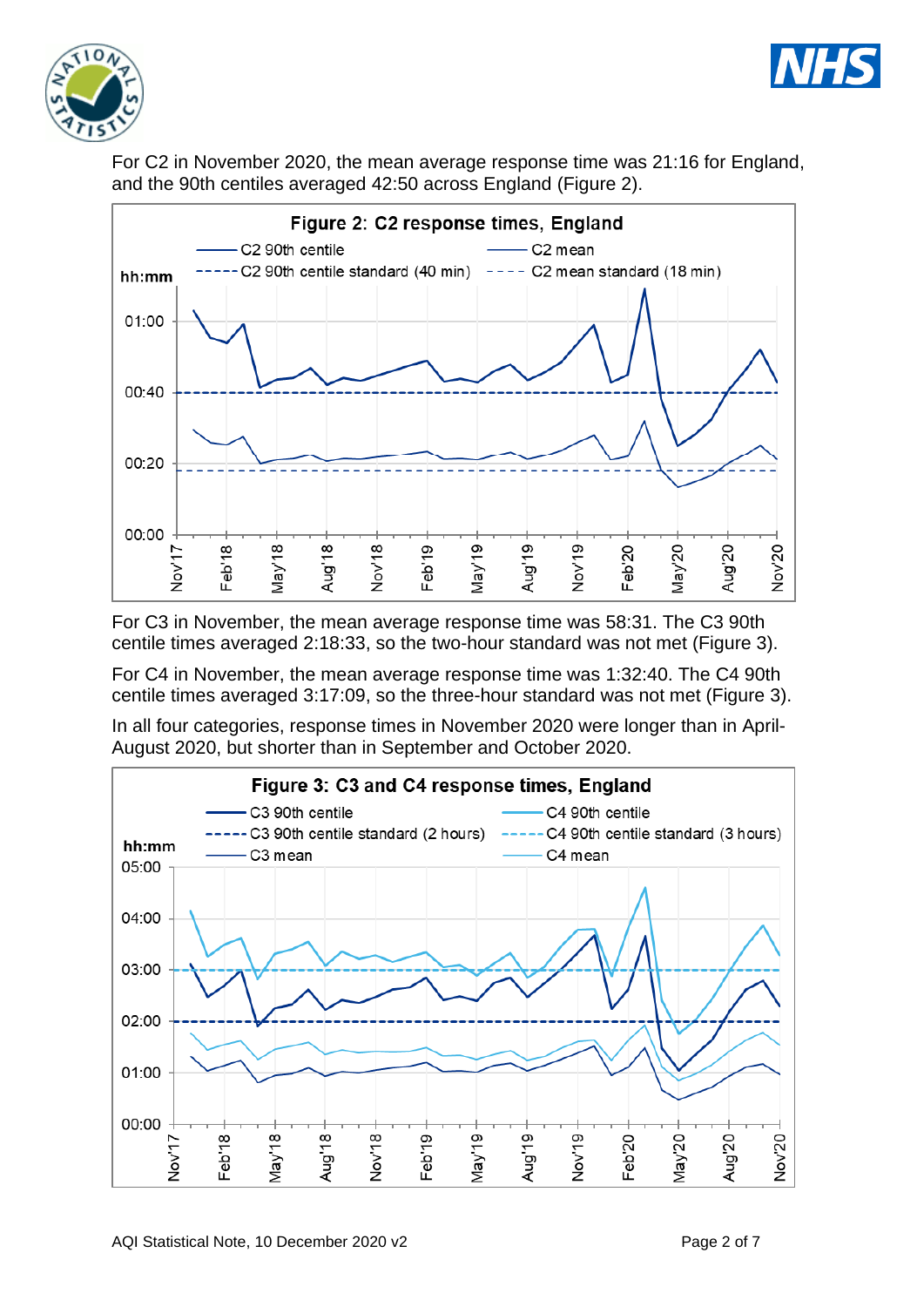



### **1.2 Other Systems Indicators**

The 95th and 99th centile call answer times across England averaged 16 and 65 seconds respectively in November 2020, decreasing for the first time since April 2020 and remaining less than the averages for 2018-19 and 2019-20.

In November 2020, per day, there were (Figure 4):

- 21.9 thousand calls to 999 answered, 8.4% less than in October;
- 24.0 thousand incidents that received a response (whether on the telephone or on the scene) from an ambulance service, 0.1% less than in October;
- 12.8 thousand incidents where a patient was transported to an Emergency Department (ED), 1.4% less than in October.



Figure 5 shows that in November 2020, 7.9% of incidents were resolved on the telephone (Hear & Treat), 33.5% were closed at the scene (See & Treat), 53.3% featured transport to ED, and 5.3% featured transport to non-ED. All these proportions changed by less than one percentage point from October.

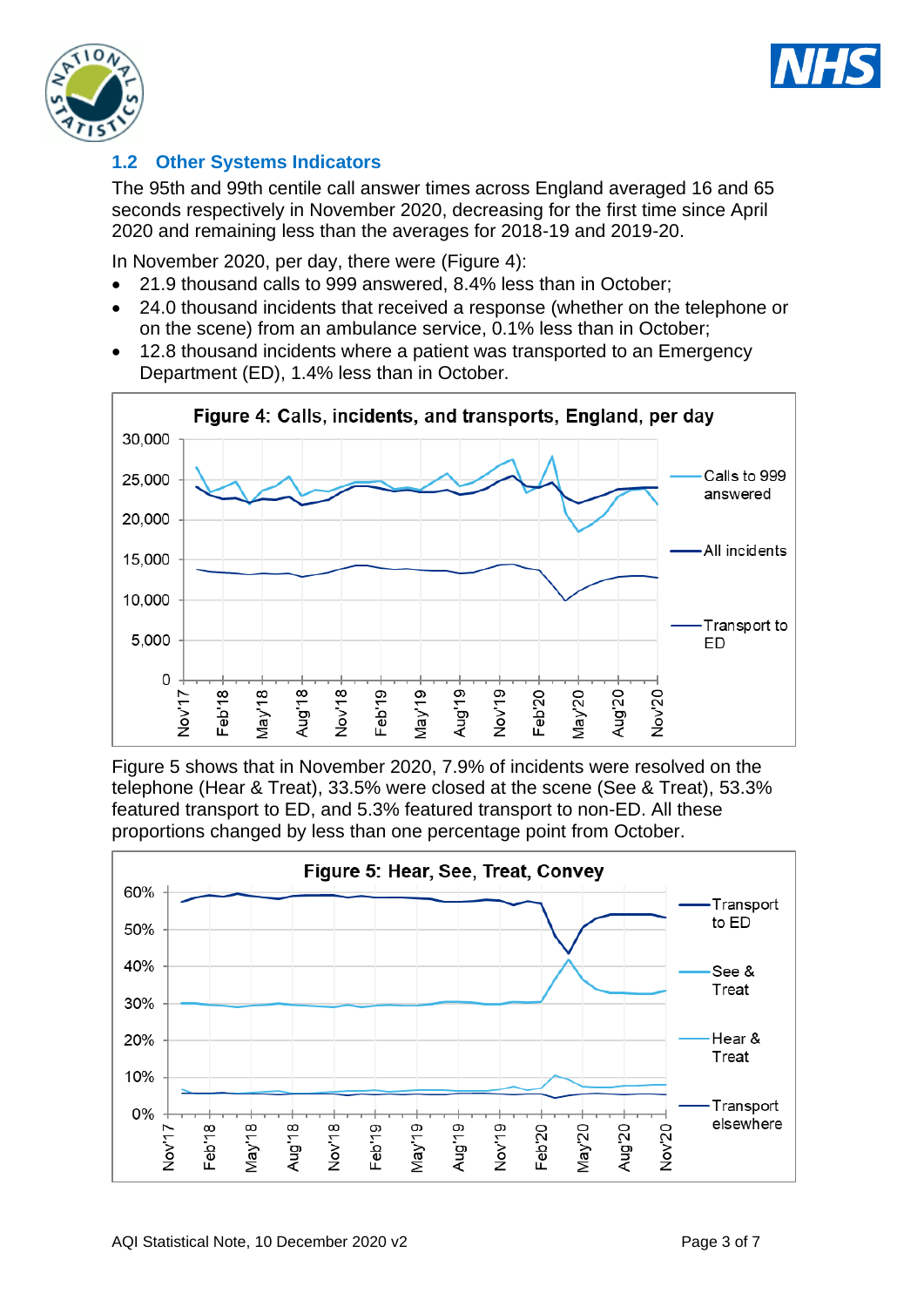



## **2. Ambulance Clinical Outcomes (AmbCO)**

As announced at [www.england.nhs.uk/statistics/covid-19-and-the-production-of](https://www.england.nhs.uk/statistics/covid-19-and-the-production-of-statistics/)[statistics](https://www.england.nhs.uk/statistics/covid-19-and-the-production-of-statistics/) and in our previous Statistical Notes, we did not collect AmbCO data for our May, June, or July 2020 publications. Our next three publications contained data for December 2019, January 2020, and February 2020 respectively. We then returned to the original schedule with June 2020 data in last month's publication, July 2020 data today, and August 2020 data in our next publication on 14 January 2021, when we will also complete the time series, by publishing data for March to May 2020.

We continue to publish bundle data according to the following timetable:

- Jan, Apr, Jul, Oct data include care bundles for return of spontaneous circulation (ROSC) after cardiac arrest; and for ST-elevation myocardial infarction (STEMI, a type of heart attack);
- Feb, May, Aug, Nov data include diagnostic bundle for stroke;
- Mar, Jun, Sep, Dec data include care bundle for sepsis incidents.

The latest AmbCO data in today's publication is for July 2020, so today we describe data for cardiac arrest and STEMI.

Also, today we publish revisions from November 2018 to February 2020 inclusive.

For stroke data, revisions affect all months July 2019 to February 2020 inclusive. For sepsis data, the only revisions are for London (LAS) and North West (NWAS) Ambulance Services for September and December 2019. We will add more detail on stroke and sepsis data in our 14 January and 11 February Statistical Notes.

#### **2.1 Cardiac arrest**

Item R0n is the count of all cardiac arrest incidents, including where resuscitation was not worthwhile. This item has the largest revisions, mainly for West Midlands (WMAS), but also for NWAS, South East Coast (SECAmb) and Yorkshire (YAS).

At England level, for all cardiac arrest incidents, revisions to monthly ROSC and survival to discharge from hospital rates were all less than one percentage point.

A minority of cardiac arrests meet the Utstein criteria, one of which is witness by a bystander. Because there are fewer of these, the ROSC and survival rates are more volatile. For these, the largest change at England level was to the August 2019 survival rate (Figure 6), revised from 26.2% to 28.5%.

The latest (July 2020) Utstein survival to discharge proportion is 23.1%.



For delivery of the appropriate care bundle after ROSC, the largest change at England level was for July 2019, revised from 69.9% to 70.3%. The latest proportion for delivery of this care bundle is 73.8% for July 2020.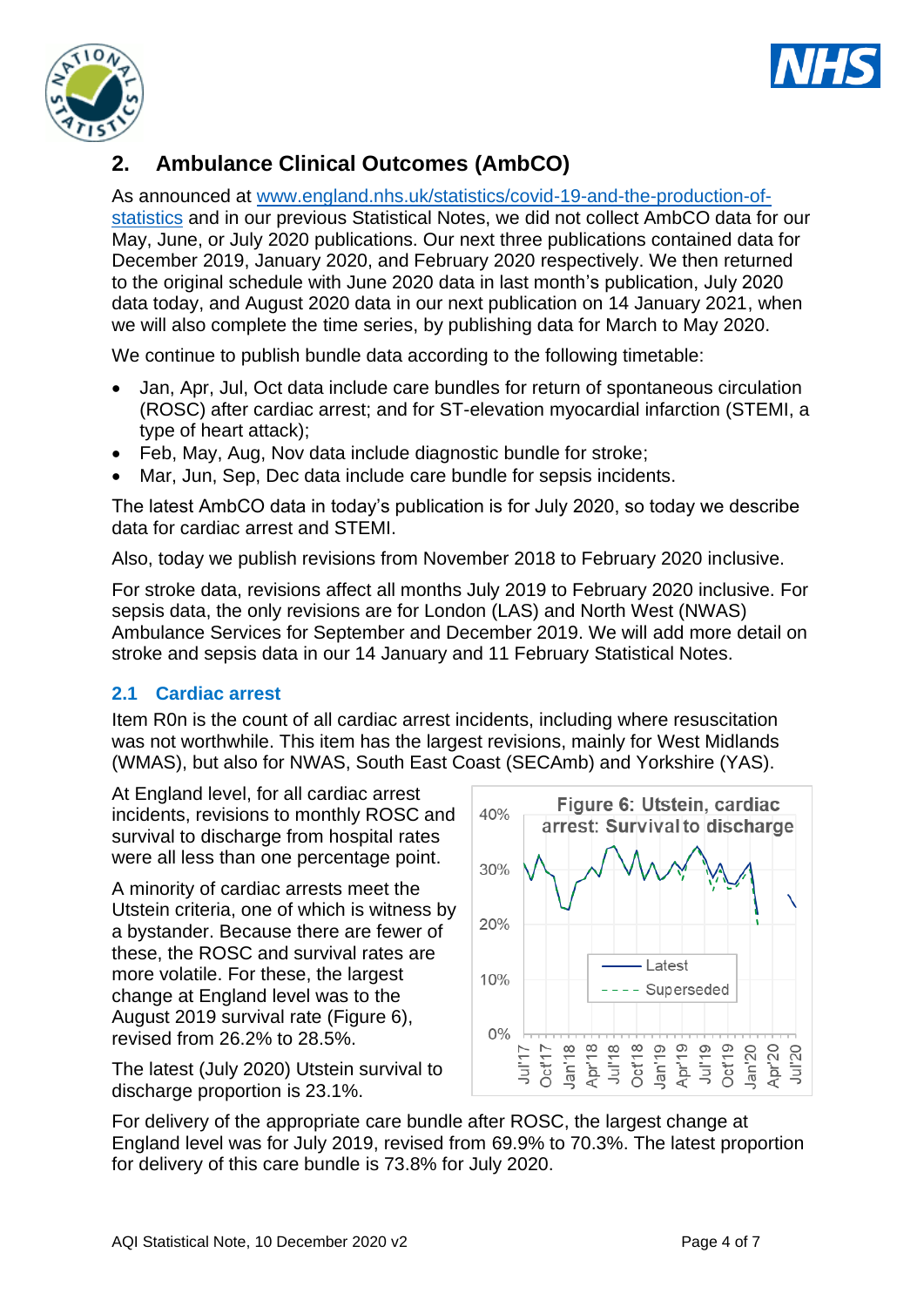



### **2.2 STEMI**

For delivery of care bundle to STEMI patients, the largest revision was for October 2019, from 79.8% to 78.9%. The latest proportion for delivery of this care bundle, for July 2020, is 78.3% (Figure 7), the same as the (revised) average for 2019-20.

For the time from a STEMI ambulance call until the patient has a catheter inserted in hospital, the latest mean average time for England in July 2020 is 2 hours 13 minutes (Figure 8), and the latest 90th centile is 3 hours 5 minutes.

Revisions to the monthly England times from STEMI ambulance call to catheter insertion in hospital are all two minutes or less, both for mean averages (Figure 8) and 90th centiles. Revisions to the counts of such patients, however, exceed +100 for each of July to November 2019.



## **3. Further information on AQI**

### **3.1 The AQI landing page and Quality Statement**

[www.england.nhs.uk/statistics/statistical-work-areas/ambulance-quality-indicators,](http://www.england.nhs.uk/statistics/statistical-work-areas/ambulance-quality-indicators) or [http://bit.ly/NHSAQI,](http://bit.ly/NHSAQI) is the AQI landing page, and it holds:

- a Quality Statement for these statistics, which includes information on relevance, accuracy, timeliness, coherence, and user engagement;
- the specification quidance documents for those who supply the data;
- timetables for data collection and publication;
- time series spreadsheets and csv files from April 2011 up to the latest month;
- links to individual web pages for each financial year;
- contact details for the responsible statistician (also in section 3.4 below).

#### Publication dates are also at

[www.gov.uk/government/statistics/announcements?keywords=ambulance.](http://www.gov.uk/government/statistics/announcements?keywords=ambulance)

The web pages for each financial year hold:

- separate spreadsheets of each month's data;
- this Statistical Note, and equivalent versions from previous months;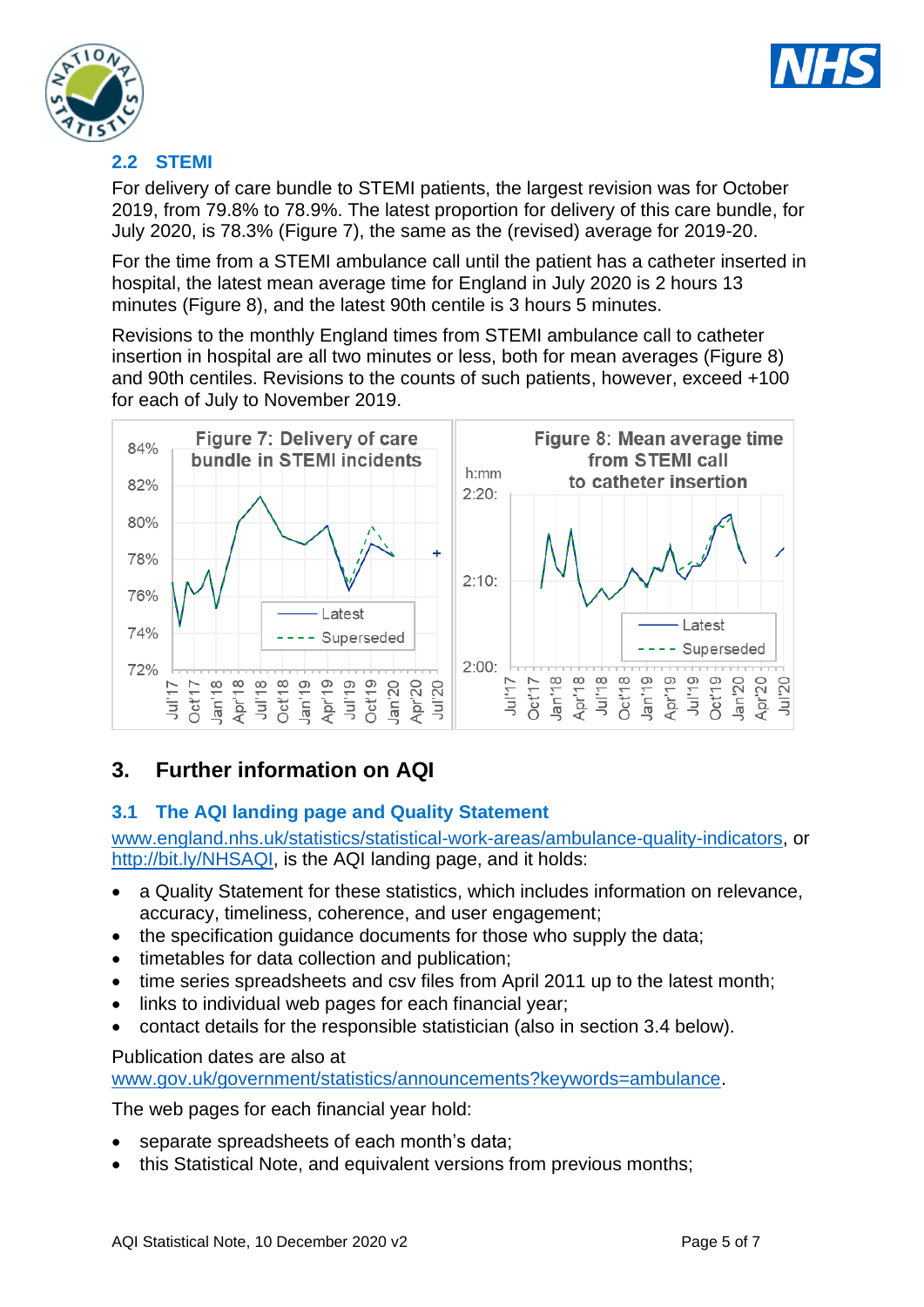



• the list of people with pre-release access to the data.

### **3.2 AQI Scope**

The AQI include calls made by dialling either the usual UK-wide number 999 or its international equivalent 112. As described in the specification guidance mentioned in section 3.1, incidents resulting from a call to NHS 111 are included in all Systems Indicators the except call data items, A1 to A6 and A114.

#### **3.3 Related statistics**

Ambulance handover delays of over 30 minutes at each Emergency Department are published by NHSEI during winter 2012-13, 2013-14, 2014-15, 2017-18, 2018-19, and 2019-20, at [www.england.nhs.uk/statistics/statistical-work-areas/winter-daily](http://www.england.nhs.uk/statistics/statistical-work-areas/winter-daily-sitreps)[sitreps.](http://www.england.nhs.uk/statistics/statistical-work-areas/winter-daily-sitreps)

The Quality Statement described in section 3.1 includes information on:

- the "Ambulance Services" publications by NHS Digital [https://digital.nhs.uk/data](https://digital.nhs.uk/data-and-information/publications/statistical/ambulance-services)[and-information/publications/statistical/ambulance-services,](https://digital.nhs.uk/data-and-information/publications/statistical/ambulance-services) with data from before 2000, to 2014-15;
- a dashboard with an alternative lavout for AQI data up to April 2016:
- the comparability of data for other countries of the UK:

Wales: [https://statswales.gov.wales/Catalogue/Health-and-Social-](https://statswales.gov.wales/Catalogue/Health-and-Social-Care/NHS-Performance/Ambulance-Services)[Care/NHS-Performance/Ambulance-Services](https://statswales.gov.wales/Catalogue/Health-and-Social-Care/NHS-Performance/Ambulance-Services)

Scotland: See Quality Improvement Indicators (QII) documents at [www.scottishambulance.com/TheService/BoardPapers.aspx](http://www.scottishambulance.com/TheService/BoardPapers.aspx)

Northern Ireland: [www.health-ni.gov.uk/articles/emergency-care-and-ambulance](http://www.health-ni.gov.uk/articles/emergency-care-and-ambulance-statistics)[statistics](http://www.health-ni.gov.uk/articles/emergency-care-and-ambulance-statistics)

#### **3.4 Contact information**

Media: NHSEI Media team, [nhsengland.media@nhs.net,](mailto:nhsengland.media@nhs.net) 0113 825 0958.

The person responsible for producing this publication is Ian Kay; Performance Analysis Team; Finance, Performance and Planning Directorate; NHS England and NHS Improvement; [england.nhsdata@nhs.net;](mailto:england.nhsdata@nhs.net) 0113 825 4606.

#### **3.5 National Statistics**

The UK Statistics Authority has designated these statistics as National Statistics, in accordance with the Statistics and Registration Service Act 2007 and signifying compliance with the Code of Practice for Official Statistics.

Designation can be broadly interpreted to mean that the statistics:

- meet identified user needs:
- are well explained and readily accessible;
- are produced according to sound methods: and
- are managed impartially and objectively in the public interest.

Once statistics have been designated as National Statistics it is a statutory requirement that the Code of Practice shall continue to be observed.